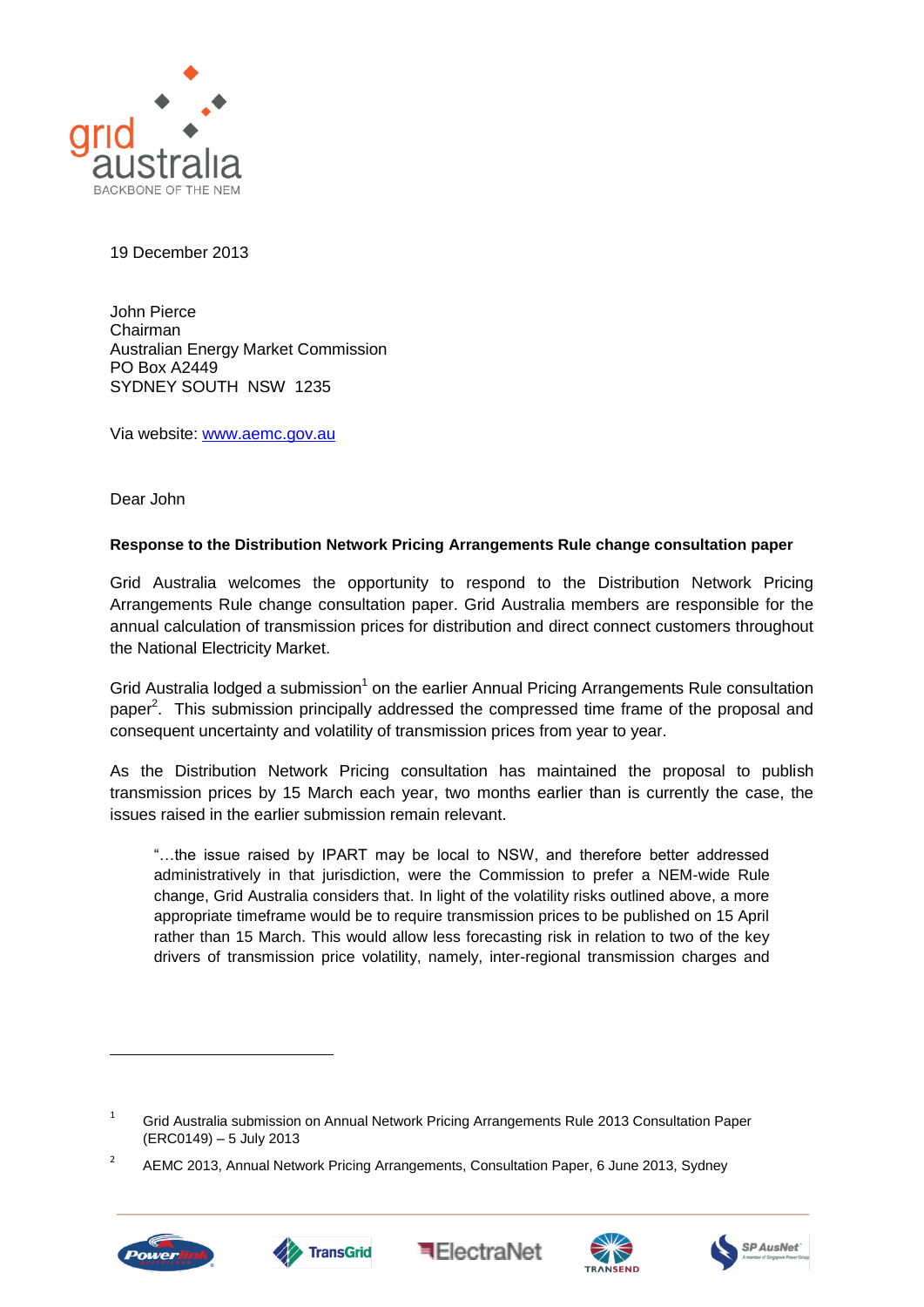

settlement residues. It should also allow adequate time to ensure that co-ordinating TNSPs can prepare accurate network models on which to base their pricing."<sup>3</sup>

Grid Australia maintains the position that a proportionate response to the issues raised in the consultation paper is for publication date for transmission prices to be brought forward to no earlier than 15 April each year.

While Grid Australia does not have a position on the merits of using long-run marginal cost (LRMC) for pricing purposes (as proposed in the Consultation Paper), it does have concerns with the lack of transparency of transmission locational price pass-through to large customers in some jurisdictions. This is addressed in the attachment, which sets out Grid Australia's response to the relevant questions from the Commission's Consultation Paper.

Please do not hesitate to contact Bill Jackson on (08) 8404 7969 or [jackson.bill@electranet.com.au](mailto:jackson.bill@electranet.com.au) if you wish to discuss any matter raised in this submission.

Yours sincerely

Raiser Karte

Rainer Korte **Chairman Grid Australia Regulatory Managers Group**

 $\overline{a}$ 

<sup>&</sup>lt;sup>3</sup> Grid Australia submission, 5 July 2013, p.4.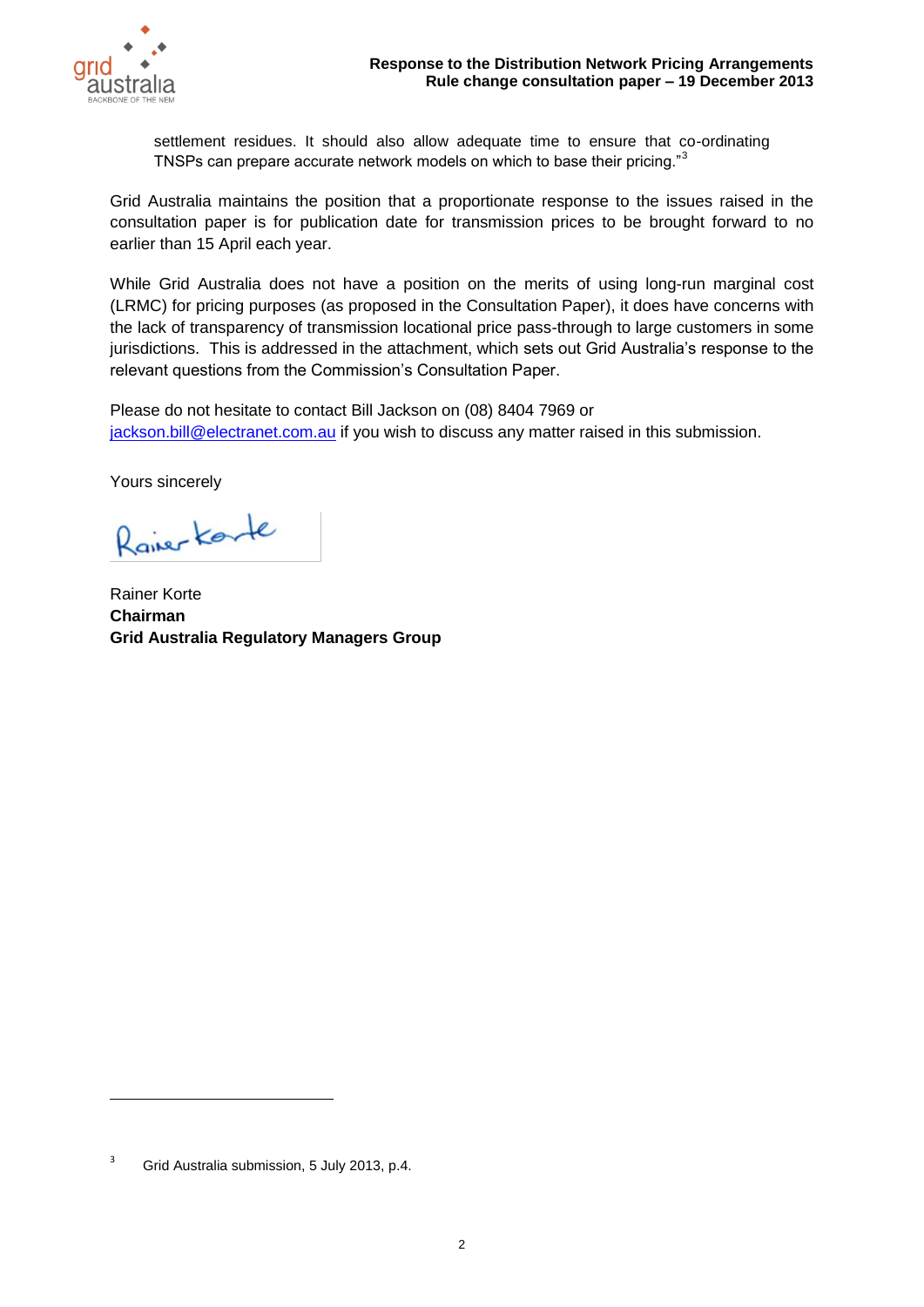

# **Response to selected Consultation Paper questions**

# **Question 4: What level of information on network tariff structures and network tariff pricing levels should be included in a network tariff structures document to assist retailers and consumers to understand and respond effectively to changing prices and structures over the regulatory period?**

Grid Australia considers that for large customers, being those over 10MW or 40GWh per annum, the information specified in clause 6.23 of the Rules should be required to be available. In order to achieve this, the Pricing Structures Statement (PSS) or similar instrument should address the methodology for deriving this information.

# **Question 8: Should DNSPs be required to consult with stakeholders before submitting their proposed pricing structures statement to the AER for approval through the regulatory determination process?**

TNSPs could be considered one of the stakeholder groups that the DNSPs consult with on their PSS. TNSPs would be expected to take particular interest in the methodology for pass-through of transmission locational signals to large customers per clause 6.23 of the Rules.

# **Section 8.1.2: Potential constraints on bringing forward the annual pricing process**

Grid Australia notes that the consultation paper does not ask a question regarding the constraints on bringing forward the annual pricing process. The consultation paper does not adequately address the concerns raised by Grid Australia in its previous submission and incorrectly identifies CPI as the fundamental impediment to early publication.

As noted in our previous submission, the key areas of uncertainty and factors that influence timing relate to:

- Preparation of network models for co-ordinating TNSPs;
- Inter-regional transmission charging: and
- Interregional settlements residue auction proceeds, negative interregional settlements residue and intraregional settlements residue (settlements residue)

Each of these elements is again addressed in turn.

# Preparation of network models for co-ordinating TNSPs

Co-ordinating TNSPs in a region must update not only their own network models and asset information as an input to transmission pricing, but also the network and asset information from other TNSPs within their region. This process necessarily involves an iterative process between those TNSPs.

Figure 1 below shows this process incorporated into the overall transmission price-setting process.









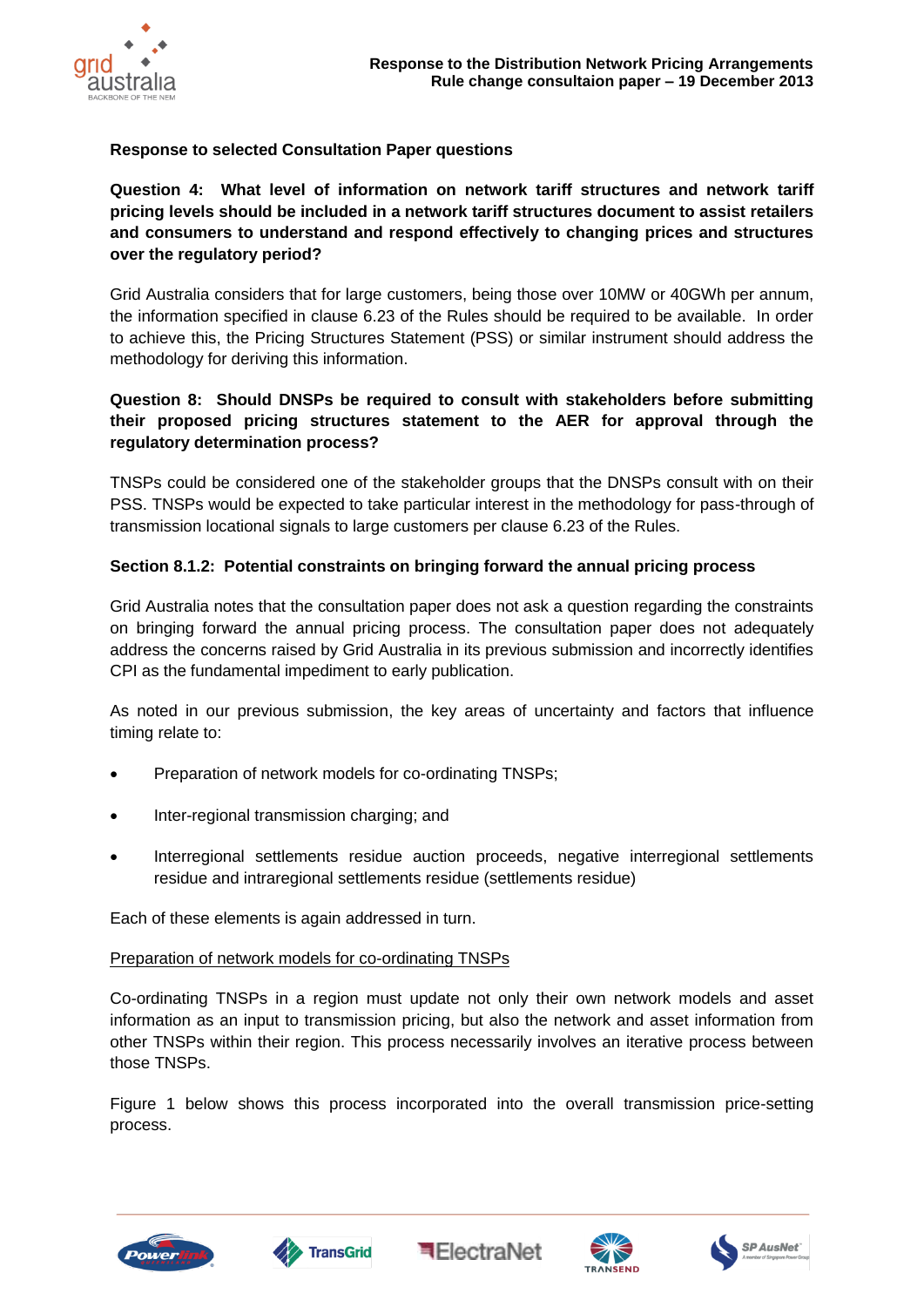

### Inter-regional transmission charging

The Rule change proposal and Consultation Paper do not appear to fully reflect the new arrangements associated with the introduction of inter-regional charging. The requirement to publish inter-regional charges by 15 March, beginning in 2015, will of itself result in the entire transmission pricing process commencing approximately two months earlier than is currently the case. This will result in a greater reliance on forecasts for key inputs to the transmission pricing process and associated volatility in transmission charges. Thus, in order to retain inter-regional charging under IPART's proposal, the publication of inter-regional charges would need to be brought forward to at least 15 January. This would significantly exacerbate the impact of IPART's proposal on transmission pricing cost reflectivity.

## Settlements residue

 $\overline{a}$ 

Settlements residue related actuals and forecasts are a key input into the transmission pricesetting process and can materially impact transmission pricing outcomes. Positive inter-regional settlements residues are auctioned quarterly by the Australian Energy Market Operator (AEMO), while negative inter-regional settlements residues, and positive and negative intra-regional settlements residues, are calculated and published weekly by AEMO. Notably, AEMO normally makes the results of the March positive inter-regional settlements residue auctions available between 15 and 20 March.

As part of transmission price-setting, TNSPs must forecast these inputs both to the end of the current financial year and for the entire next financial year. If TNSPs are required to forecast for longer periods for both intra-regional and inter-regional settlement residues it will result in increased volatility in transmission prices for distribution customers and direct connect customers. As noted by the AER in its submission on the earlier Annual Pricing Arrangements Rule consultation paper<sup>4</sup>, the increased use of forecasts will also create additional cash flow risks for service providers.

<sup>4</sup> AER Submission to IPART proposed rule change, Annual Network Pricing Arrangements, 5 July 2013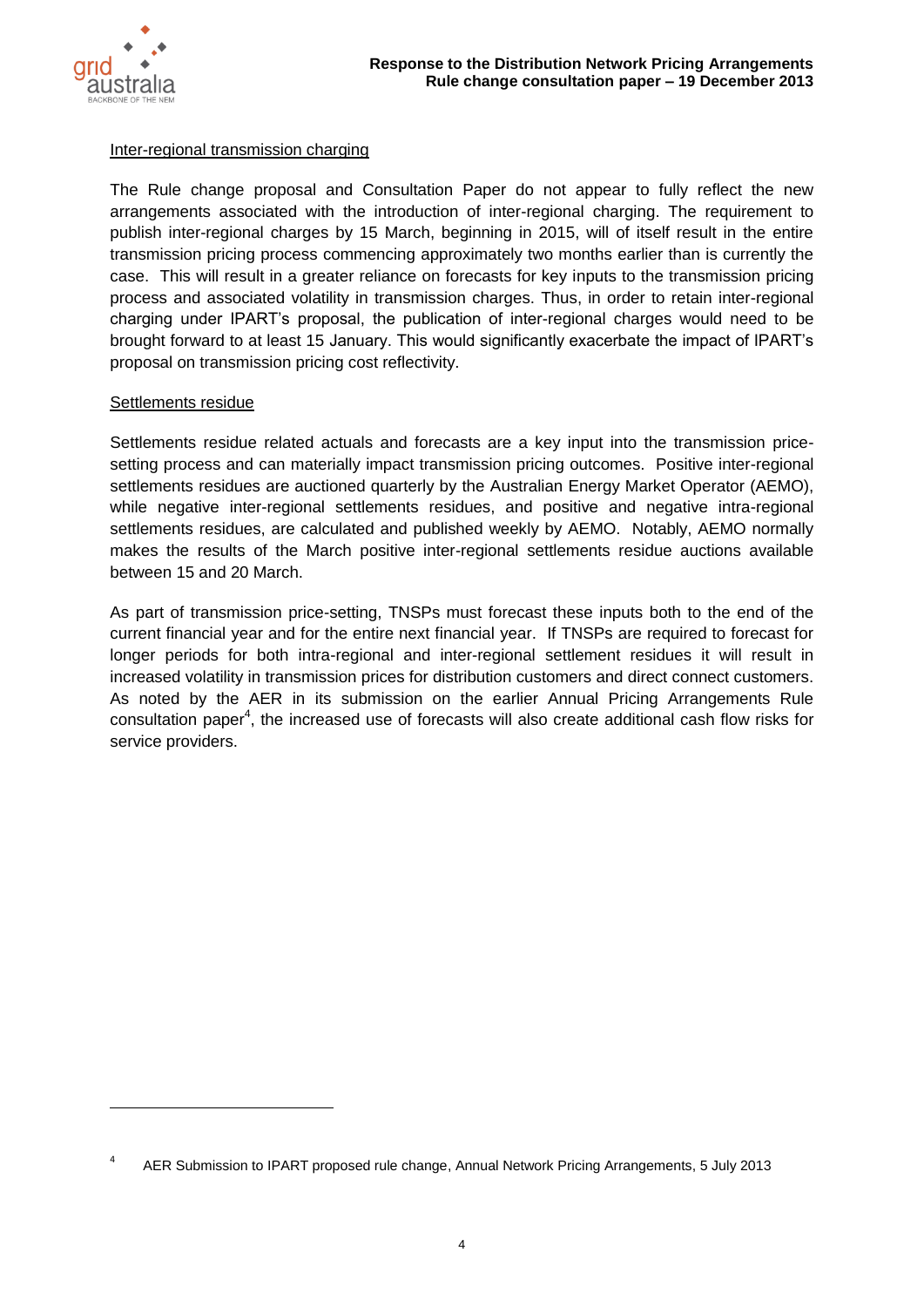

#### **Figure 2 Transmission price setting process and inputs**



1. Durations of processes are approximate only

2. The method for incorporating inter-regional transmission charges in the overall transmission price-setting process is speculative, as the Rule<br>change has not yet come into effect.<br>3. Green boxes indicate processes, whil

### Other issues – CPI and STPIS

The Australian Bureau of Statistics publishes the CPI figures for March to March (currently specified as a pricing input by the AER in the majority of TNSP revenue determinations) around the fourth week of April. The March quarter CPI is also used in Transmission Connection Agreements (TCAs) with customers.

As noted earlier, using a forecast March quarter CPI (with a consequential true-up error correction in the subsequent year) is not considered a material impediment to earlier publication of transmission prices. The misalignment between forecast and actual is likely to result in price uncertainty of less than 0.25%. A move to use December to December CPI is also not proportionate to the perceived problem and may require consequent changes to transmission connection agreements (TCAs), which frequently specify March quarter CPI.

At present TNSPs submit their annual service targets performance incentive scheme (STPIS) reports to the AER at the end of January each year. The AER generally publishes its decision on TNSP annual STPIS reports in late April each year.

The timing of the STPIS outcome versus the pricing publication date is unlikely to lead to material price volatility. However, a move to financial year assessments for the STPIS, as raised as a possibility by the AER in its IPART submission, may have merit.

## **Question 40: Should network tariffs reflect transmission pricing signals? If so, what would the most appropriate way to achieve this for different types of network customers?**

Yes, network tariffs should reflect transmission pricing signals.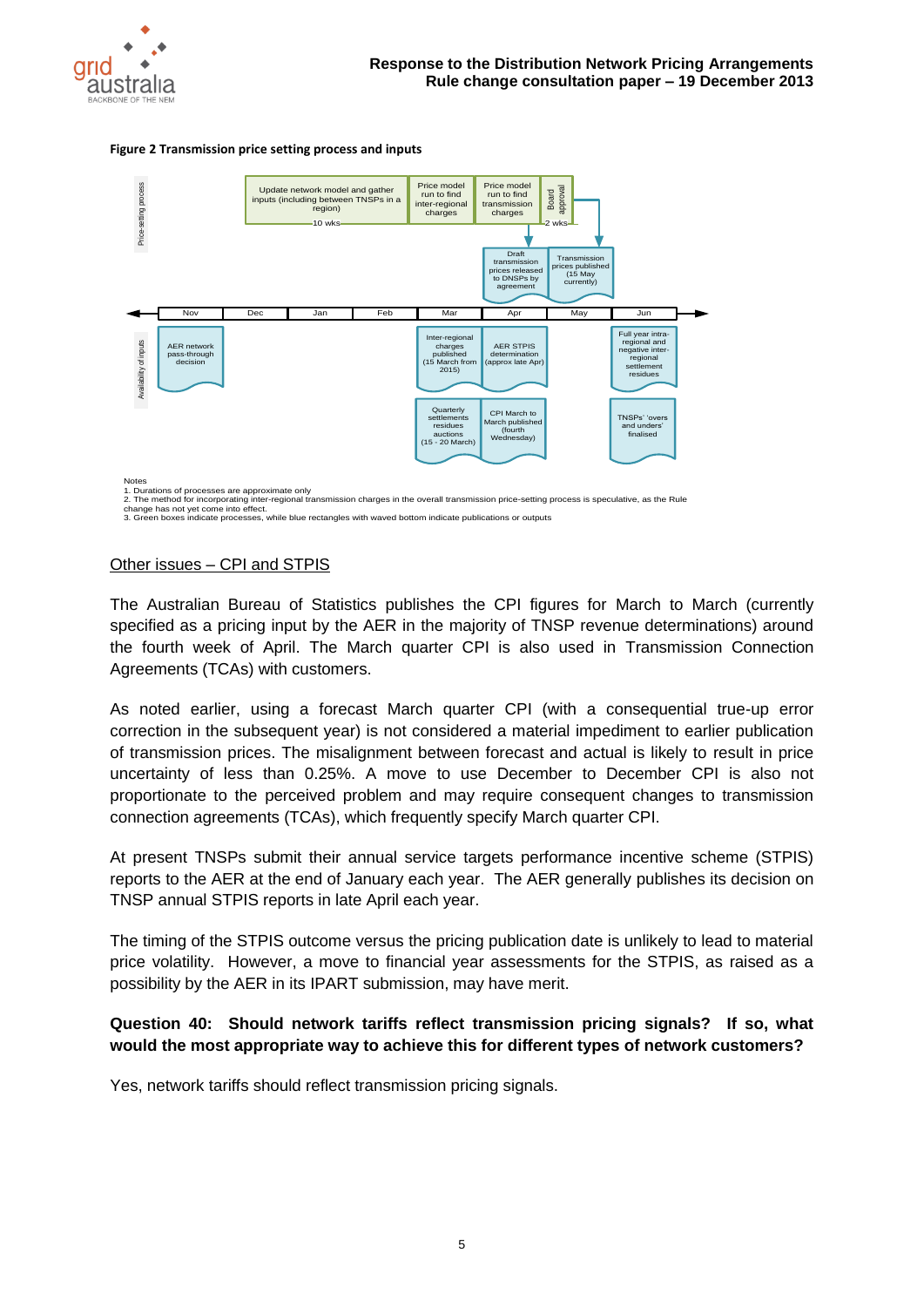

### Transmission charges must already be set to encourage efficient network investment

As the AEMC notes, TNSPs are 'obligated to set efficient charges through their approved pricing methodologies, currently'<sup>5</sup>.

Transmission charges must send pricing signals to promote efficient outcomes, as well as allow means for the TNSP to fully recover its allowed regulated revenues. To this end, there are two broad types of transmission charges:

- a **locational** component, which varies in accordance with a customer's location and a customer's usage of the network, in order to send signals about the future cost of network services.
- a **non-locational component**, allocated on a 'postage stamp' basis, in order to recover the remainder of TNSPs approved prescribed transmission revenue including, but not limited to, residual sunk costs of the network.

The locational component is required to be allocated to connection points "on the basis of the estimated proportionate use of the relevant transmission system assets"<sup>6</sup>, with the cost reflective pricing methodology (CRNP) and the modified CRNP being two permitted means to do this.

Alternative means of allocating these costs are permitted per clause 6A.23.3 (d)(2) which states:

"An alternative allocation to each component that is based on a reasonable estimate of future network utilisation and the likely need for future transmission investment, and that has the objective of providing more efficient locational signals to Market Participants, Intending Participants and end-users."

DNSPs are currently not required to pass on TNSP pricing signals, although some jurisdictions have required this for large customers.

The consultation paper notes that the NER is silent on addressing how DNSPs should structure network tariffs in an efficient and cost-reflective manner to recover Transmission Use of System (TUOS) charges paid to TNSPs.

The absence of a requirement in the NER to pass on these pricing signals in an efficient, cost reflective manner leaves open to the DNSP how to recover transmission charges from customers. This runs the risk that distribution customers may not see locational pricing signals, and could therefore be prevented from making efficient locational and consumption decisions. Transmission locational signals are of particular importance for new large customers seeking to locate in higher cost areas of the transmission system.

 $\overline{a}$ 

<sup>5</sup> AEMC 2013, *Distribution Network Pricing Arrangements*, Consultation Paper, 14 November 2013, p.68

 $6$  Rules clause 6A.23.3 (c)(1)